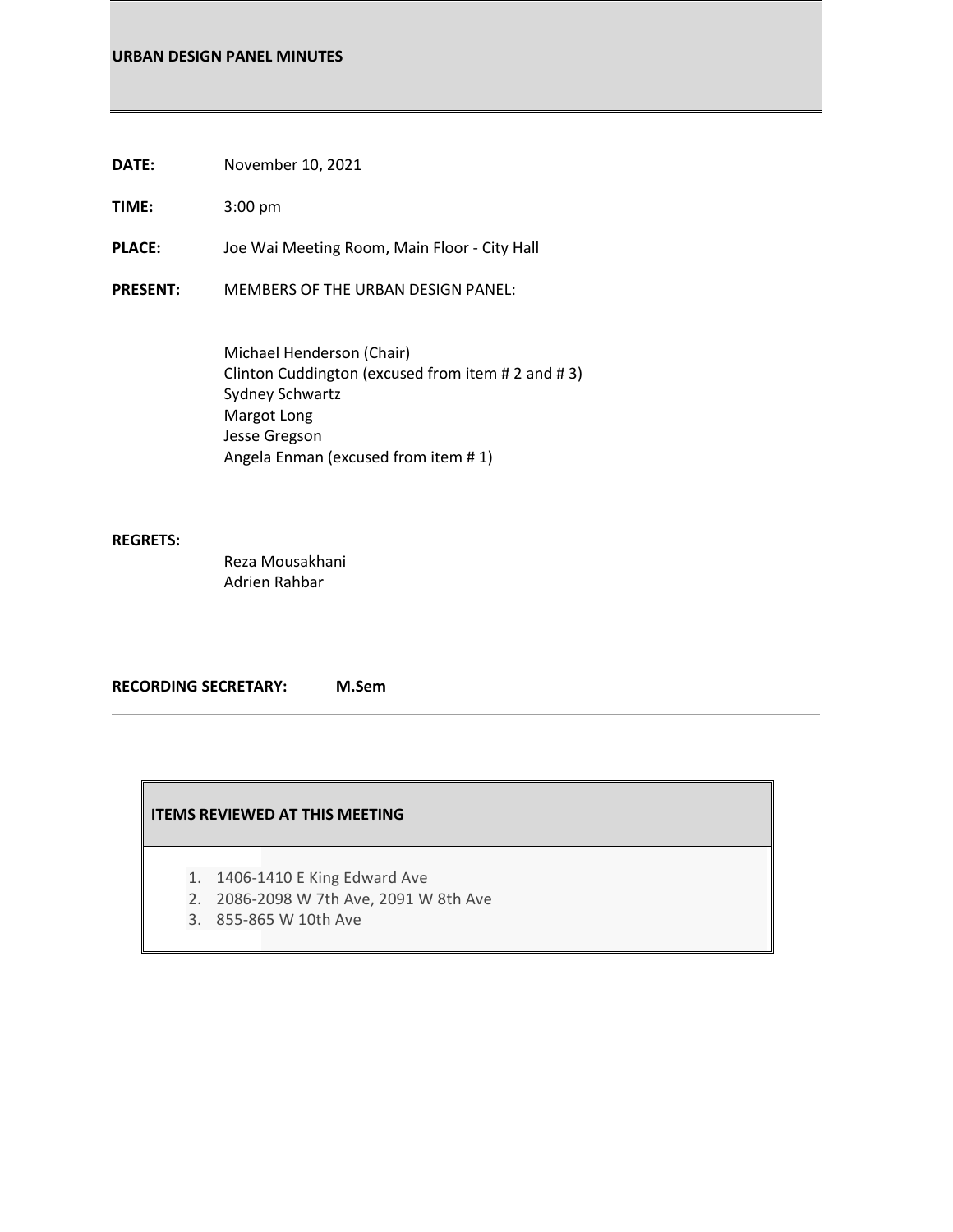**BUSINESS MEETING** Chair, MR. HENDERSON, called the meeting to order at 3:00 p.m. and noted the presence of a quorum.

| 1. | <b>Address:</b>            | 1406-1410 E King Edward Ave.                                                                                                                                                                                                                                                                                                                                                                                                                                                                                    |
|----|----------------------------|-----------------------------------------------------------------------------------------------------------------------------------------------------------------------------------------------------------------------------------------------------------------------------------------------------------------------------------------------------------------------------------------------------------------------------------------------------------------------------------------------------------------|
|    | <b>Permit No.:</b>         | RZ-2021-00060                                                                                                                                                                                                                                                                                                                                                                                                                                                                                                   |
|    | Description:               | To develop a 14-storey residential building with 109 social housing<br>units through the Permanent Modular Supportive Housing Initiative<br>(PMSHI). The proposed FSR is 11.73, and the net floor area is 7,183<br>sq. m (77,313 sq. ft.). The proposed building height is 56.4 m (185 ft.).<br>The project includes 3 visitor and 1 accessible parking spaces in one<br>underground level, accessed from the lane. The application is being<br>considered under the Kensington-Cedar Cottage Community Vision. |
|    | Zoning:                    | <b>RM-1N to CD-1</b>                                                                                                                                                                                                                                                                                                                                                                                                                                                                                            |
|    | <b>Application Status:</b> | <b>Rezoning</b>                                                                                                                                                                                                                                                                                                                                                                                                                                                                                                 |
|    | <b>Review:</b>             | <b>First</b>                                                                                                                                                                                                                                                                                                                                                                                                                                                                                                    |
|    | Architect:                 | <b>Stantec</b>                                                                                                                                                                                                                                                                                                                                                                                                                                                                                                  |
|    | Delegation:                | <b>Colleen Dicksen, Stantec Architecture</b>                                                                                                                                                                                                                                                                                                                                                                                                                                                                    |
|    |                            | Jody Bielun, Stantec Architecture                                                                                                                                                                                                                                                                                                                                                                                                                                                                               |
|    |                            | <b>Elaine Zhang, Stantec Architecture</b>                                                                                                                                                                                                                                                                                                                                                                                                                                                                       |
|    |                            |                                                                                                                                                                                                                                                                                                                                                                                                                                                                                                                 |

**Staff: Chee Chan, Rezoning Planner and Ji-Taek Park, Development Planner**

## **EVALUATION: Support with recommendations (5/0)**

## **Planner's Introduction:**

Chee Chan, Rezoning Planner began by noting the proposed project is developed under the Permanent Modular Supportive Housing Initiative, referred to as PMSHI. The PMSHI program is a collaborative partnership between BC Housing, CMHC, and the City of Vancouver to deliver 350 social housing units with support services built using modular construction techniques. Supportive housing is targeted at people at risk of, or are experiencing homelessness.

Mr. Chan then gave an overview of the context noting, the City has already seen the construction of 1,700 permanent supportive housing units since 2010 and over 700 supportive housing units through the temporary modular housing program. The 1,700 permanent supportive housing units were built using conventional construction techniques. Through the PMSHI program, units are built using modular construction in order to reduce construction time. For the urban design panel, these buildings should be viewed as permanent rental housing, where 100% of the self-contained studio units are rented out at income assistance rates.

Paul Cheng, Senior Planner of Housing Priority Urban Design group provided a preamble on how staff review these types of projects. He noted that there is a need to evaluate these projects through the lens of social housing, not through the lens of a for-profit condo building. Mr. Cheng noted that many policy and review processes at the City over the last few decades have been tailored to the review of condos, built by for-profit market developers, because of several decades of disinvestment in social housing from senior levels of government. These review processes were based on a very smooth physical transition between neighbouring properties, and a permit review process that allowed the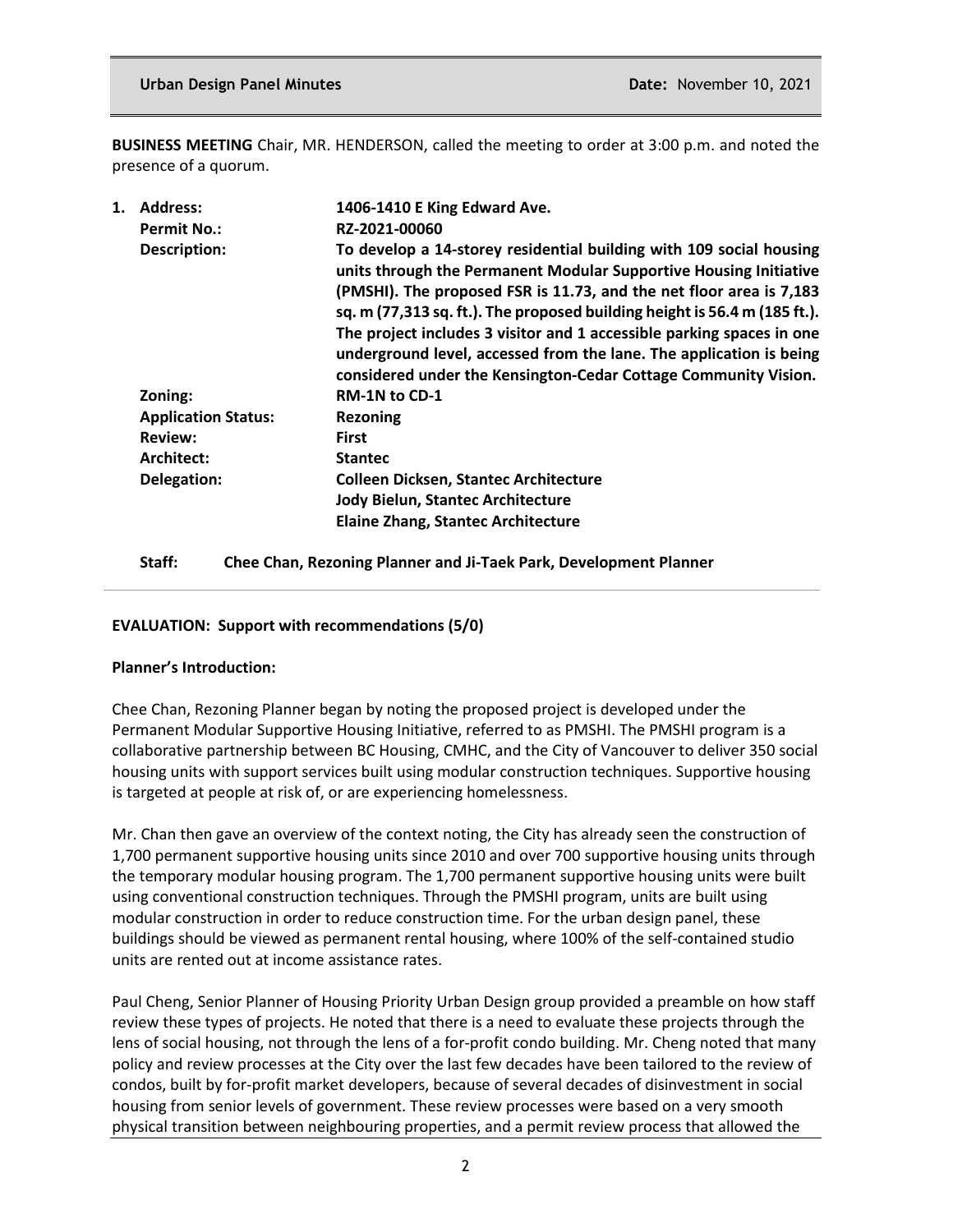incremental reduction of a proposal's overall built form if it was deemed too large by staff, the public and Council. The loss in floor space and dwelling units only represented a reduction in developer profits. However, we are now experiencing the negative effects of condo-focused housing policy, with a severe housing affordability crisis and record homeless.

Mr. Cheng said that, with the recent change in senior government funding in much needed housing, there is a need to try to maximize public investment. However, in trying to land social housing, we are conflicted by the previous policy culture of delivering a singular form and density based on forprofit development. In response, new tiers of allowable forms based on tenure are being considered, such as in C-2 zones, where four storeys are allowed for condos, six storeys for market rental housing, and up to 14 storeys for moderate income rental projects. In existing RM-4 zoning, three storeys are permitted for condos and six storeys for social housing. When there is an opportunity for more affordable tenures, and deeper affordability on social housing sites, more height and density can be considered. Sometimes the transitions will appear abrupt.

Mr. Cheng concluded his introduction by highlighting the PMSHI guiding principles which staff are considering in the review of these PMSHI projects.

Mr. Chan then gave a brief explanation on modular construction. A module is constituted by a double loaded corridor or an elevator, utility room and corridor. These modules are pre-fabricated off-site and brought to site for assembly to reduce transportation needs and speeds up on-site installation. While there can be different module configurations, the more configurations there are, the greater the costs.

The rezoning enabling policy for this social housing project is the Kensington-Cedar Cottage Community Vision, where non-market and social housing projects may proceed through site-specific rezonings. Under the Vision, staff would look not only at the needs of a project, but also how it relates to existing and future contexts.

In 2004, the Kingsway Knight Neighbourhood Centre Housing Plan was adopted as a follow-up implementation of the KCC vision, for improving Kingsway and Knight as an important community heart, with housing clustered around it. The Plan's implementation was to pre-zone much of the surrounding areas to RM-1, and RT-10 low scale developments of low-rise apartments, rowhouses, and courtyard style housing.

The King Ed PMSHI site is located on two lots at the intersection of King Edward and Knight Street. This rectangular site has a frontage of 67 ft. along King Edward, and about 99 ft. along Knight Street., and is 6,588 sq. ft. in size. There is a lane to the east. There are C-2 commercial/mixed use areas along Kingsway and Knight. Just behind these areas are lower density RT-10 zones. There is a CD-1 zone to the north. To the south is Kingcrest Park. Despite the pre-zoning of the area under the Kingsway Knight Neighbourhood Centre Housing Plan, there has not necessarily been much uptake, and a lot of the surrounding area remains largely single-detached housing.

This application proposes to rezone the site from RM-1N to CD-1 to permit a fourteen-storey residential building with 109 social housing units. All units are studios, and rented at the shelter component of income assistance. An FSR of 11.73 and a height of 56.4 m (185 ft.) are proposed. The project includes four parking spaces in one underground level. The project is targeting a Passive House level of sustainability performance.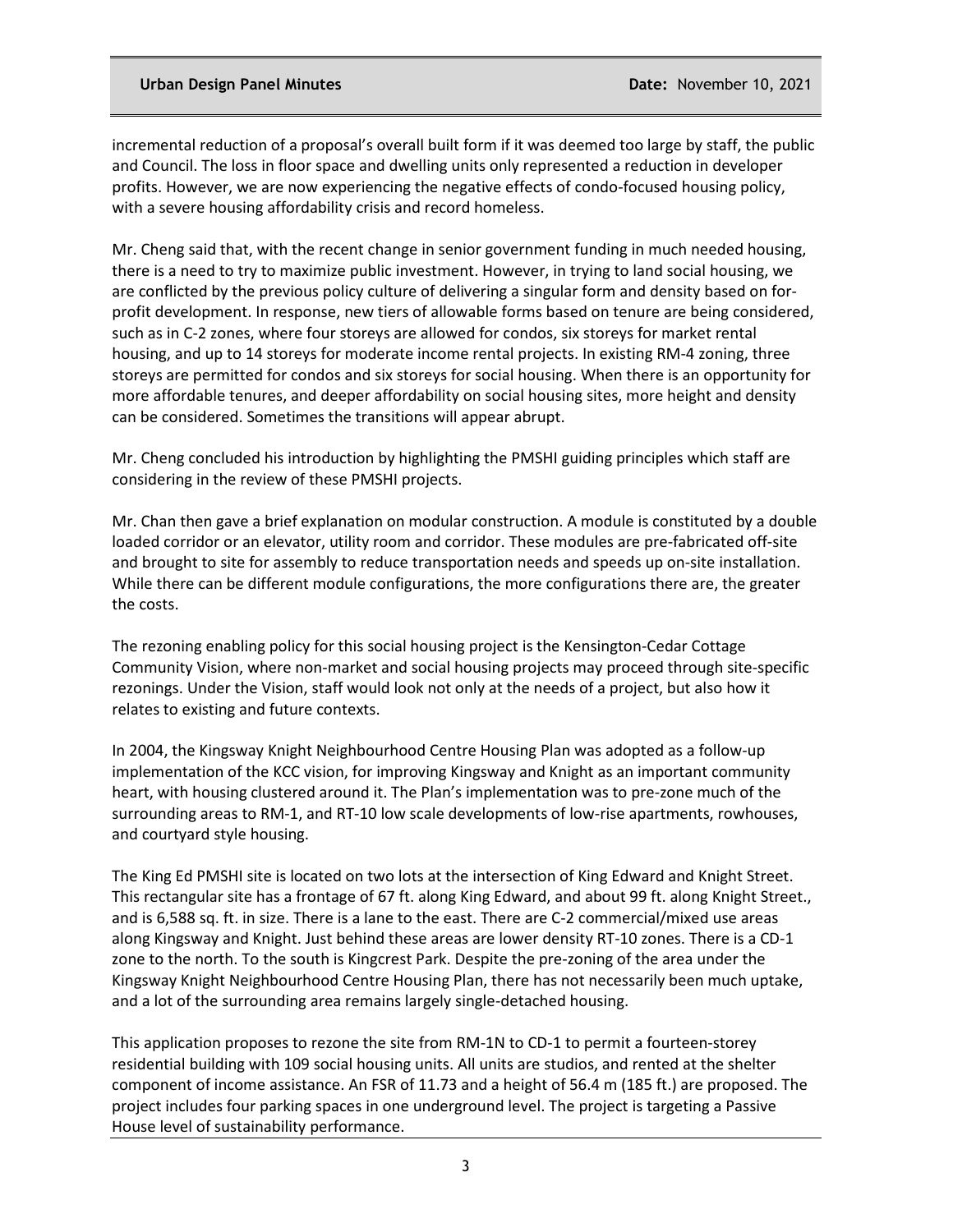Ji-Taek Park, Development Planner began by noting the proposed site is located at the intersection of East King Edward Avenue and Knight Street. This intersection represents a major shopping and services destination for the neighborhood, with further mixed-use developments along Kingsway and wrapping down Knight Street.

To the north of the site, King Edward Village development (CD-1) which varies in height from 6 to 17 storeys with multifamily residential and commercial uses at grade with an anchor grocery store and Vancouver public library. Knight Street is a major arterial, a main trucking access into the city. It also presents a desire line for access to Kingcrest Park from the neighbourhood.

Existing RM-1N zones (to the east and west of site) allows two-storey developments with Director of Planning discretion, with the rezoning potential for six-storey rental buildings under the Secured Rental Policy along arterial roads should Council adopt amendments to the Policy.

Proposed project is 14 storeys in height, with program spaces for residents on ground and second level, 11 storeys of residential units (109 units total), and indoor and outdoor amenity spaces located on the rooftop (14th floor). Proposal provides volumetric relief and articulation by removing the corner modules and providing large, common amenity balconies on the northwest corner (up to level eight) and southwest corner (level 12 and 13).

Given the size of the site, it presents challenges for at-grade public realm.

The proposal does provide setbacks (SRW) along Knight and King Edward. The sidewalk width is limited along Knight Street. The building also provides an overhang at the second level over the SRW and public realm along the King Edward. There is a double height volume at entry.

Due to the limited size of the site and limited capacity underground, it also presents at-grade uses that typically would be located underground such as a transformer room and water/sprinkler in-take along the street frontages. This can be more challenging for providing pedestrian interest along the street frontages for a well-used public realm, in terms of the transit stop and a desire line to Kingcrest Park.

#### **Advice from the Panel on this application is sought on the following:**

- 1. a) Does the panel support the proposed massing, height and density?
	- b) Does the proposal successfully respond to the project principles, including?
		- a. Design within Neighbourhood Context;
		- b. Design for architectural appeal mitigating larger forms, massings and excessive repetition in context of modular construction.

c) Does the proposed building interface at-grade provide sufficient pedestrian interest for public realm?

d) Please provide preliminary comment on the architectural expression, materiality, and landscape design to further guide the design development of the project at DP stage.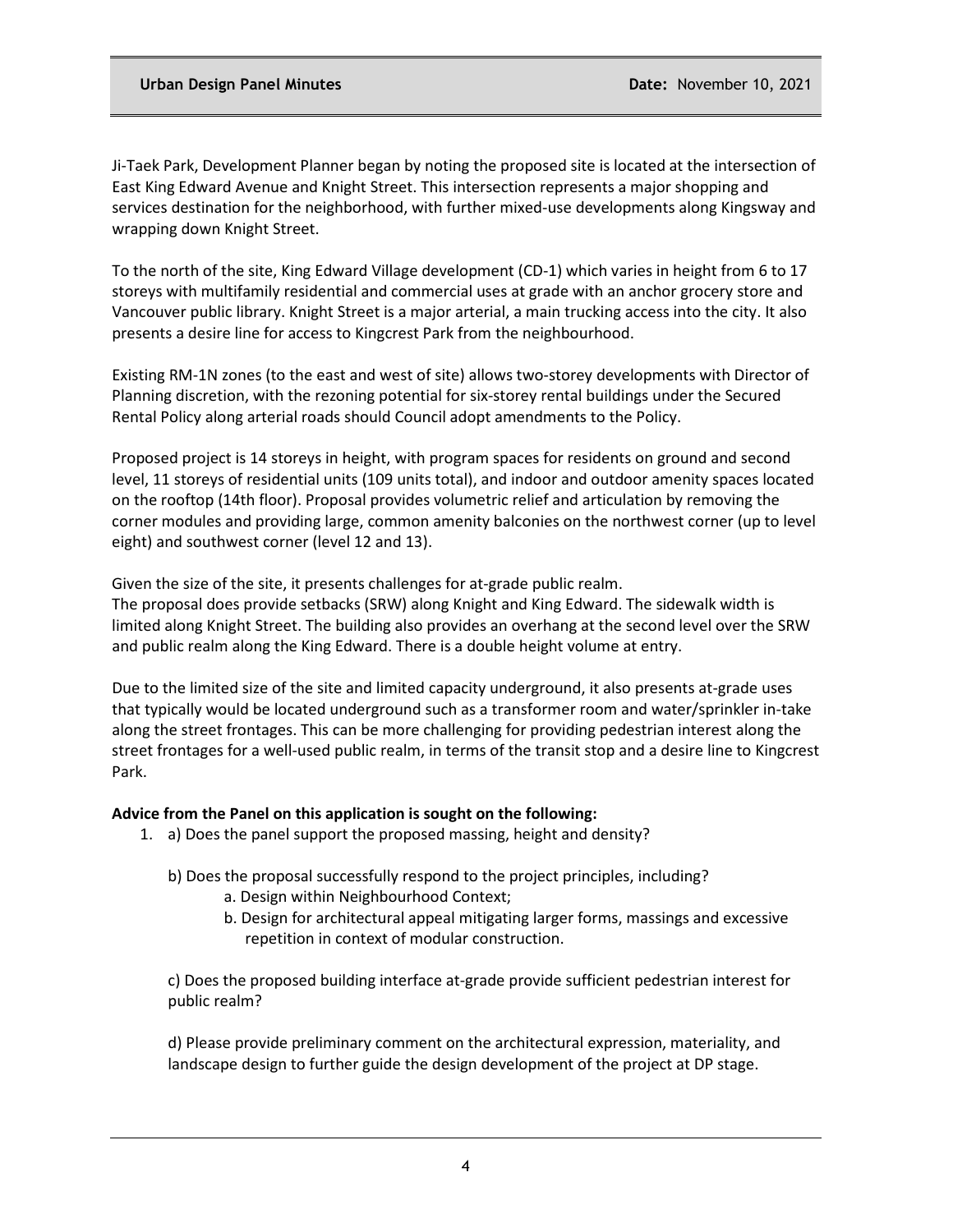## **Applicant's Introductory Comments:**

The project architect began by acknowledging project partners – BC Housing, Vancouver Aboriginal Friendship Centre Society, Vancouver Native Housing Society, Vancouver Affordable Housing Agency (VAHA), Bird Construction, WSP, M'akola Development Services, Stack Modular, Stantec.

Key focus – urban indigenous supportive housing

- Fostering a strong social ecosystem
- Urban and public realm integration
- Modular innovation
- Focus on energy conservation

Site context – Kingsway, King Edward, site on NW corner of Kingcrest Park.

Design Process – Through workshops and site visits, the team gained great insight into the day to day life of these projects. It was noted indigeneity should be present and indigenous spaces should be prominent. The team heard that the Building is an expression of community, pride, and resilience with spaces designed specifically for the needs of Urban Indigenous tenants and operators.

One of the biggest advantages of using volumetric modular construction is schedule quality control. This project can achieve a 6- month faster delivery time.

The project architect noted the sustainability rationale for this project, Path A of the Green Buildings Policy for Rezonings and the specific metrics it entails.

She then presented the four major components of the proposed development:

- 1) The housing component
- 2) Resident Base building services on L1 and L2
- 3) Urban Indigenous focus spaces on the roof deck
- 4) "4-Direction" amenity space on the roof and amenity decks

The architect presented the universal (accessible) units, the tenant supports spaces and common amenity spaces situated on L1, and L2. The indoor cultural amenity space is dedicated space for the indigenous community, and the flexibility of this space is important. It is the heart of the project, serving as a place of ceremony, drum circles, smudging, and drumming. It is a discrete pavilion and provides views of the mountains and city.

The outdoor amenity space is designed to create multiple scales of social encounters and choices for residents for quiet reflection, meeting with neighbours, small group gatherings and cultural activities. The rooftop outdoor cultural spaces contain a community dining table, urban agriculture with food and indigenous plants, with views in all four directions.

On the south side of the rooftop outdoor amenity space is a covered ceremonial space with an open seating area. There is a community garden at the south corner, which provides opportunities for urban agriculture with indigenous fruits and plants fostering a sense of community. The side of the roof deck is inspired by the history of indigenous culture of the residents with a different paving treatment for the roof deck.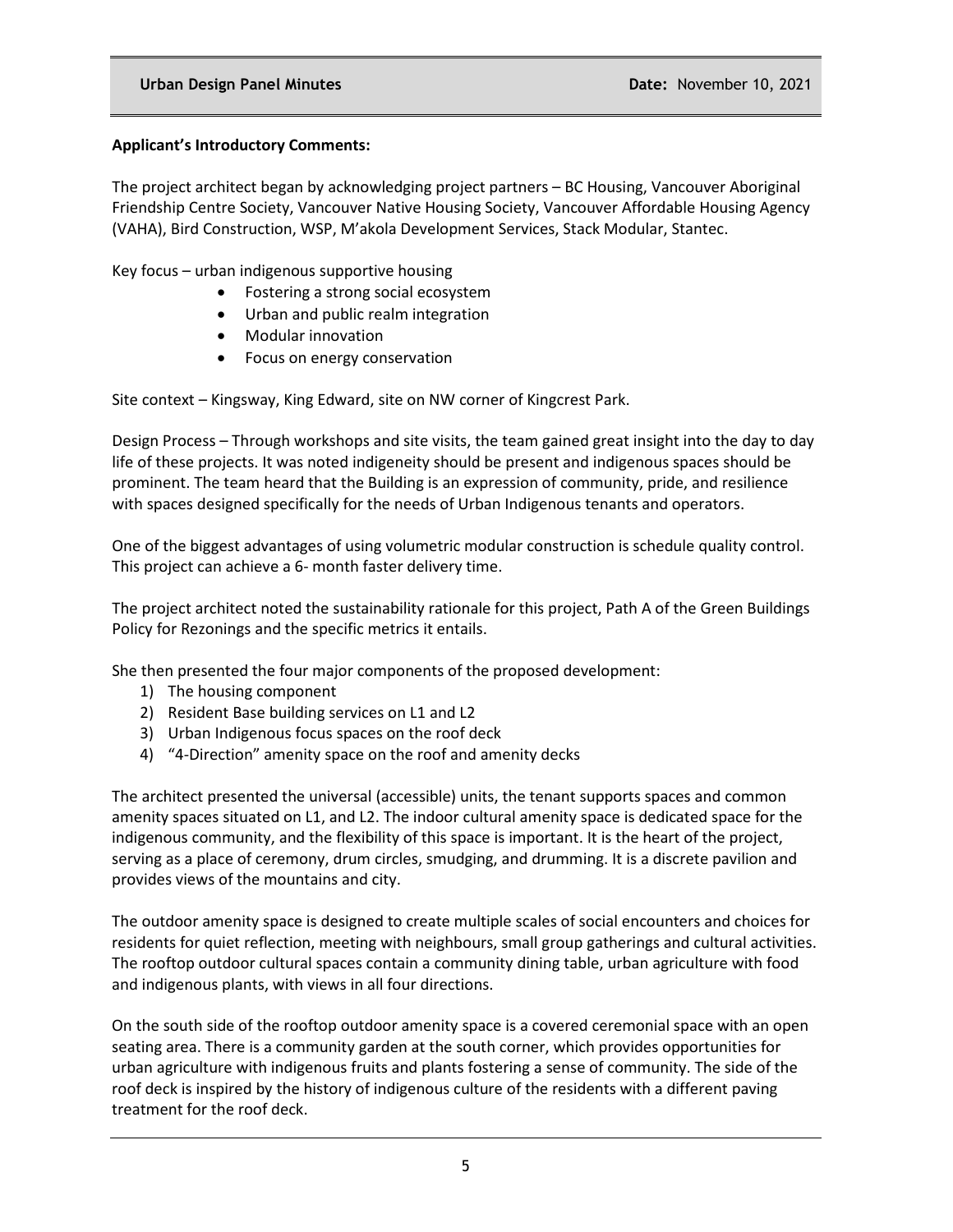Next, the project architect presented the public realm integration, form and massing. All existing trees will be retained on Knight Street. Sidewalks are widened along King Edward and Knight Street. The building's design is inspired by tree trunks and bark, modules and beads, and Coast Salish blankets and patterning. The project architect then presented the building within the surrounding context.

## **Panel's Consensus on Key Aspects Needing Improvement:**

Having reviewed the project, it was moved by **MS. LONG and** seconded by **MR. GREGSON** and was the decision of the Urban Design Panel:

THAT the Panel SUPPORTS the project with the following recommendations to be reviewed by City Staff:

- 1) Improve the response to the public realm at grade by considering strategies to relocate service off of grade.
- 2) Consider strategies to increase permeability and engagement with program spaces at grade.
- 3) Consider amenity spaces at each floor level and to consider views and orientation for maximum user benefit.
- 4) Design development to project expression to the east and south to the park.

## **Panel Commentary**

General support for the direction of the project.

Mixed support on the height and density.

Further explore density and height around surrounding sites.

Concerns were noted with the density, having 109 units is a lot given the zoning for the adjacent sites.

The loading and garbage removal will affect the park. A panel member suggested changing the laneway from residential to urban.

Some concerns from panel members on the nature of the ground plane, in particular placing back-ofhouse infrastructure along the street frontages, and the relationship to the park. A panel member suggest drawing the amenity in the direction of park.

Further exploration of programming elements at the ground plane and opening up the podium for greater engagement with the street.

A panel member suggested erosion is needed to break up the series to create more porosity at grade.

Encourage further exploration of infrastructure below grade or relocating the parking stalls and eliminating the ramp.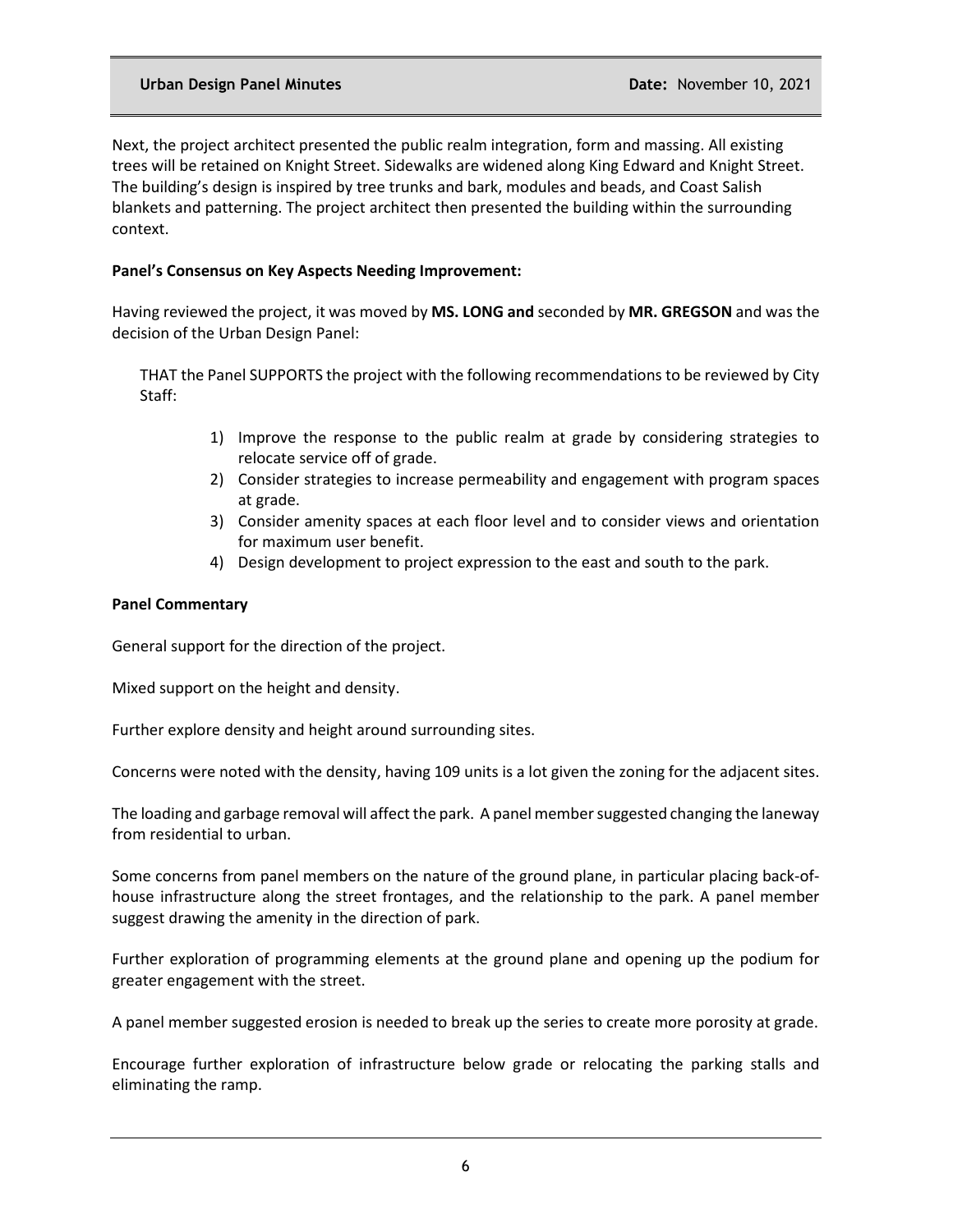Some suggestions on relocating the amenity spaces down to grade or at podium level rather than putting them on the rooftop.

General appreciation from panel on the architectural expression and design.

A Panel member noted concerns with the massing to the lower RM-1 zoning as well as to the park.

Appreciation for the motif was noted.

Support for the character of the project.

Further explore other ways to use the common spaces.

A panel member suggested having equal amounts of amenity space on each floor.

Encourage more connections to outdoor space on all floors.

Applicant's Response: The applicant team thanked the panel for their comments.

| <b>Address:</b><br><b>Permit No.:</b> | 2086-2098 W 7th, 2091 W 8th Ave.<br>RZ-2021-00058                                                                                                                                                                                                                                                                                                                                             |
|---------------------------------------|-----------------------------------------------------------------------------------------------------------------------------------------------------------------------------------------------------------------------------------------------------------------------------------------------------------------------------------------------------------------------------------------------|
| Description:                          | To develop a 13-storey residential building with 140 social housing<br>units through the Permanent Modular Supportive Housing Initiative<br>(PMSHI). The FSR is 4.42, and the net floor area is 7,948 sq. m (85,551<br>sq. ft.). The proposed building height is 50 m (164 ft.). The project<br>includes 3 visitor and 2 accessible parking spaces at grade, accessed<br>from Arbutus Street. |
| Zoning:                               | RM-4 to CD-1                                                                                                                                                                                                                                                                                                                                                                                  |
| <b>Application Status:</b>            | Rezoning                                                                                                                                                                                                                                                                                                                                                                                      |
| <b>Review:</b>                        | <b>First</b>                                                                                                                                                                                                                                                                                                                                                                                  |
| Architect:                            | <b>Bruce Haydyn and Heidi Nesbitt, Human Studio</b><br>Joseph Fry, Hapa Collaborative                                                                                                                                                                                                                                                                                                         |
| Staff:                                | Chee Chan, Rezoning Planner and Derek Robinson, Development<br><b>Planner</b>                                                                                                                                                                                                                                                                                                                 |
|                                       |                                                                                                                                                                                                                                                                                                                                                                                               |

## **EVALUATION: Support with recommendations (5/0)**

## **Planner's Introduction**

The Arbutus site is located on Arbutus Street, between West 7th and West 8th Avenues, one block north of Broadway. This trapezoidal site has a frontage of approximately 191 ft. along Arbutus, is about 75 ft. wide, and is approximately 19,300 sq. ft. in size. The site is bound by the future Arbutus SkyTrain station and bus loop to the south, St. Augustine's elementary school to the west, Delamont Park to the north, and the Arbutus Greenway to the east. There is no lane serving this site.

It is zoned and surrounded by RM-4 zoning, while C-3A zones follow Broadway.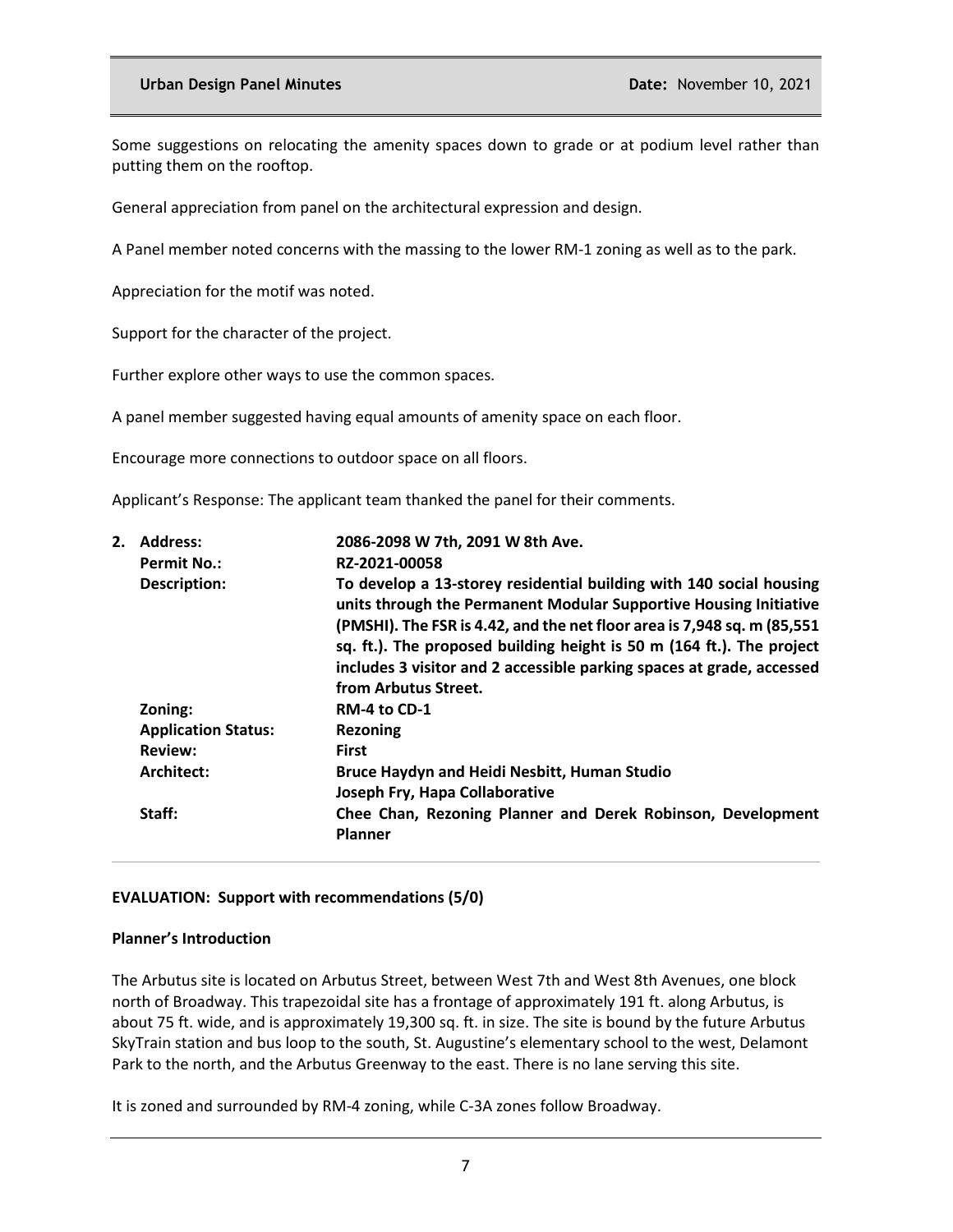The policy context was then outlined, including noting the site is located within the Broadway Plan Area. While plan work is underway, with a target to get the plan in front of Council by Spring 2022, an Interim Rezoning Policy is in place. The IRP generally limits the consideration of new rezoning applications, but allows for 100% social and supportive housing projects to go ahead of the Plan's adoption, in recognition of the continuing need for non-market housing in Vancouver for people experiencing homelessness and low-income households.

The current publicly available emerging directions for the Broadway Plan were then briefly outlined. It was noted that the current proposal is not bound by the Broadway Plan's emerging directions, as it is permitted to come in under the IRP, and that the draft Broadway Plan has yet to be approved by Council.

This application proposes to rezone the site from RM-4 to CD-1 to permit a 13-storey residential building with 140 social housing units. All units are studios, and rented at the shelter component of income assistance. An FSR of 4.42 and a height of 50 m (164 ft.) are proposed. The project includes 5 parking spaces and 2 loading spaces, enclosed within the building at grade, and accessed off Arbutus Street. The project is seeking Passive House certification.

Derek Robinson, Development Planner, began by noting the specific urban design considerations that incorporated into the PMSHI projects early on through the project principles, including designing within the neighbourhood context, designing for beauty and simplicity, striving for façade customization, and providing site specific landscaping signifying permanence.

The site, context and existing zoning were then outlined, noting the site presents some design challenges as it is relatively narrow at the south end and vehicle access is limited due to the greenway and possible future streetcar alignments. As such, on-site parking is proposed at-grade accessed off of Arbutus Street.

The proposal was then outlined, noting the floor plate of the residential levels is approximately 125 ft. by. 60 ft. with an area of around 7,200 sq. ft. It was noted that within the context of the proposed modular construction and passive house certification, there is still an expectation for a level of building articulation to be achieved.

The overall building height was then outlined, noting that the total number of residential storeys proposed has not changed since the initial pre-application public outreach undertaken by the applicant. The ground level is double height to accommodate loading and service vehicles and so a modest mezzanine level was slipped into the podium which is why staff are referring to the building as 13 storeys high.

The floor-to-floor height proposed is approximately 11.4 feet, which provides a clear ceiling height of approximately 9' 10" with portions of the units being lower at 8' 6" to accommodate mechanical runs. It was noted that the modular construction technology adds approximately one foot of additional height between floors.

An overview of the proposed shadow diagrams was then provided, noting that updated images were provided to the panel prior to the meeting which take into account daylight savings time. These updated images have also been posted to the project website.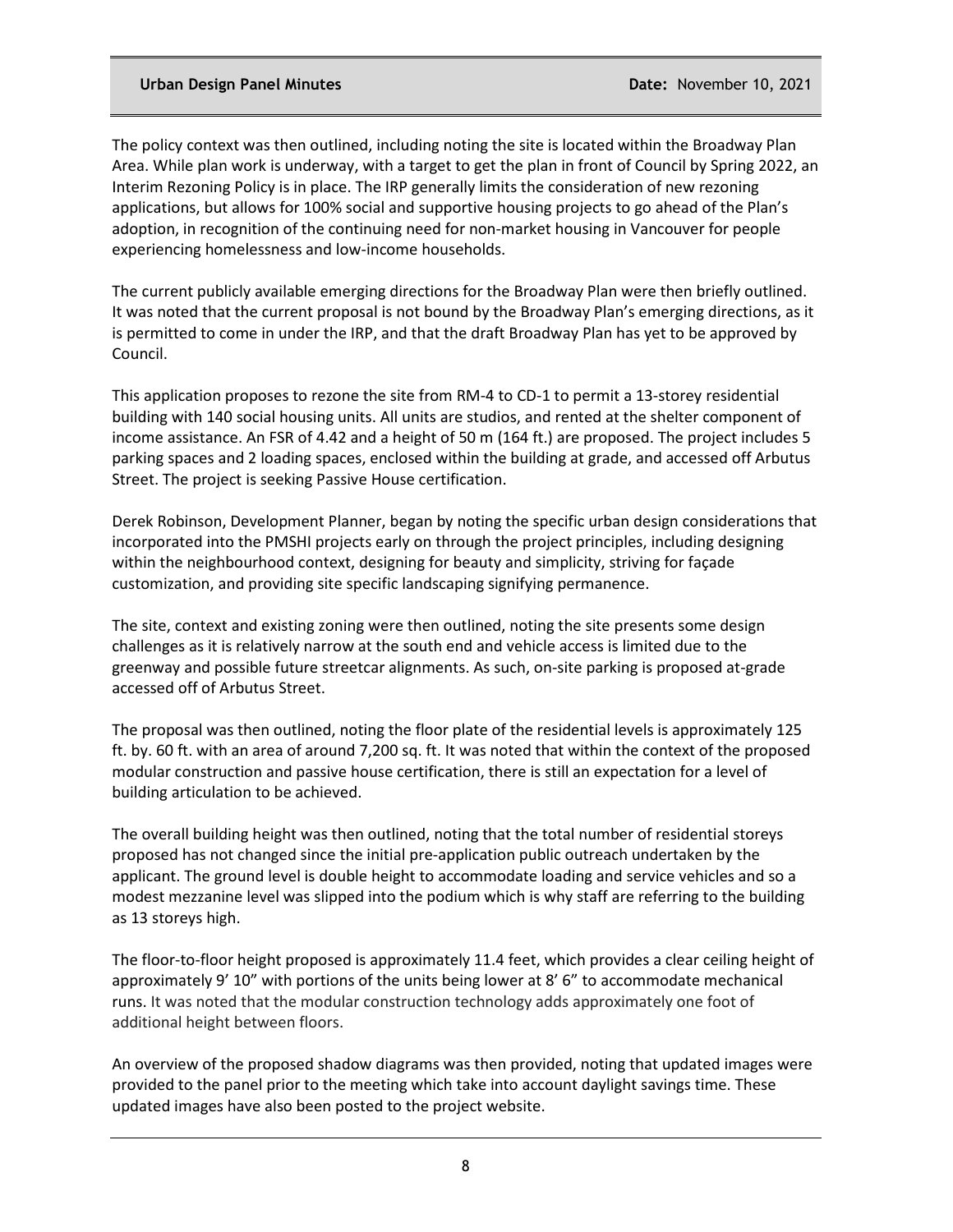The overall public realm interface was then outlined, noting the building has important adjacencies on all sides. The proposal appears to be relying on public property and SRWs to achieve its landscape strategy, with minimal building setbacks. It was also noted that the trees and the bench shown in public property within the back boulevard on 7th and 8th avenues may not be supported by Planning and Engineering.

Lastly, it was noted that there will be an interim and a long term condition along the interface with the greenway. For the interim condition, Engineering has indicated they can consider the applicants proposal to utilize the SRW space for temporary landscape features. In the long term, it is anticipated that if streetcar infrastructure is developed along the greenway, this SRW space will be utilized for public cycling and walking paths.

### **Advice from the Panel on this application is sought on the following topics:**

In the context of BC Housing and City of Vancouver's Permanent Modular Supportive Housing Initiative, please comment on the following:

Does the panel support the proposed height and density?

*Project Principles* Does the proposal successfully respond to the project principles?

### *Neighbourhood Fit + Transition*

Does the proposal successfully respond to the existing and future anticipated neighbourhood context?

#### *Public Realm Interface*

Does the proposal provide a strong public realm interface?

#### *Tower Expression*

Please comment on the proposed architectural expression of the residential tower.

#### **Applicant's Introductory Comments:**

The applicant began by noting four Major Architecture and Urban Design Goals:

Project Objective 1: Create high quality, durable and dignified homes that create a precedent for future supportive housing projects.

Project Objective 2 Demonstrate excellence in sustainability by being the first modular steel tall building to be Passive House Certified.

Project Objective 3 Design a contextually relevant building that respects the unique neighbourhood character and creates dignified homes.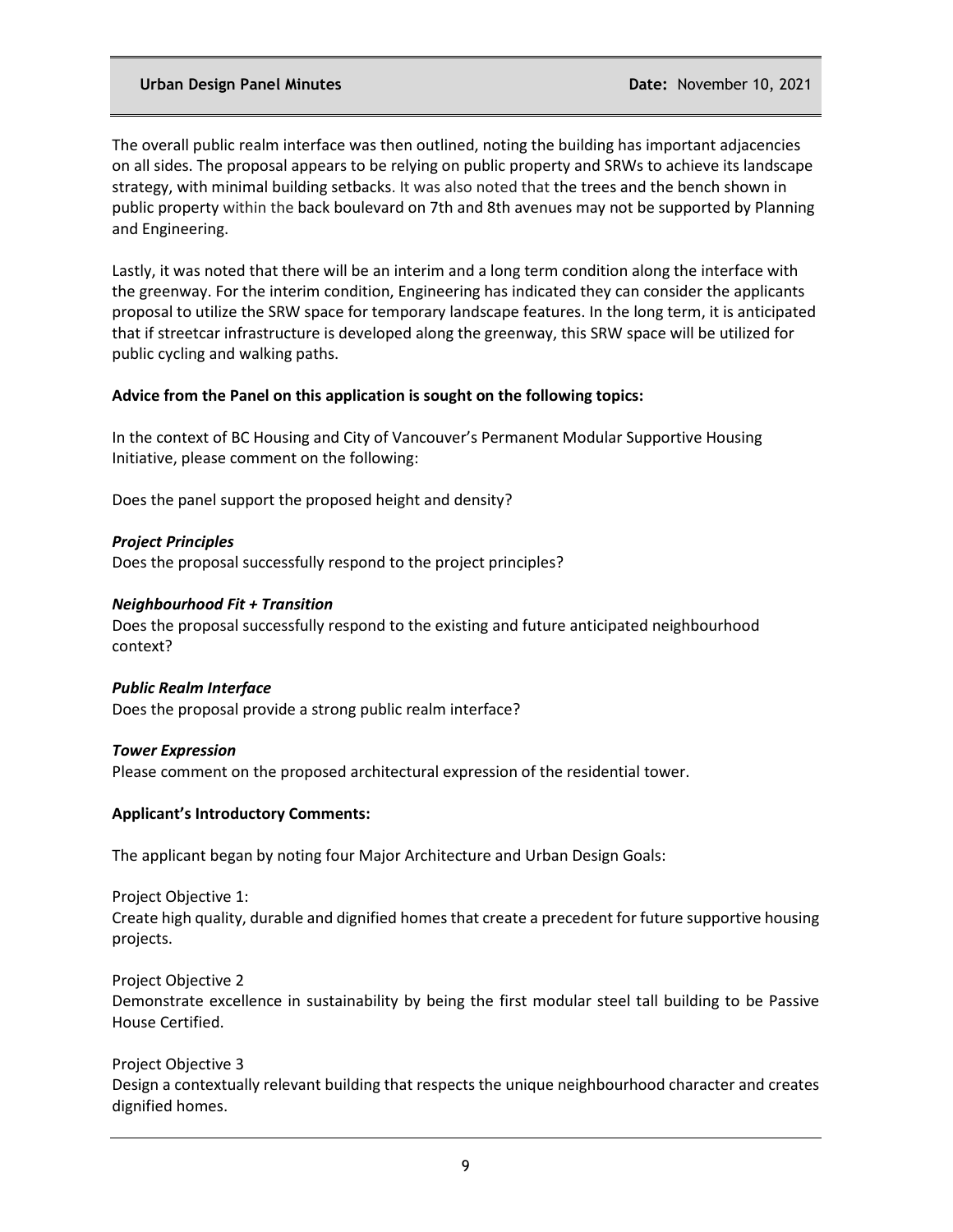Project Objective 4

Provide a wide spectrum of amenity spaces, from highly social to very quiet, so that residents and staff have a variety of spaces to relax and connect.

It was noted that the primary consideration for residents in the building is privacy. On the ground plane there are different scales of gathering spaces and an open air courtyard. Proposed for residential is 300 sq. ft. of enclosed lounge space on every floor with amenity.

The proposed modular unit layouts were then presented.

The location of the building footprint requires removal of several on site trees. Several trees along the greenway SRW will be retained and 19 trees will be added at smaller scale. Trees on W 7th avenue and Arbutus Street will be retained as required.

### **Panel's Consensus on Key Aspects Needing Improvement:**

Having reviewed the project, it was moved by **MS. ENMAN** and seconded by **MS. SCHWARTZ** and was the decision of the Urban Design Panel:

THAT the Panel Support the project with the following recommendations to be reviewed by City Staff:

- 1) Design development to the activation of the podium to improve transparency where appropriate.
- 2) Design development to the east facade to provide interest and engagement with the greenway.
- 3) Consider the extent of the visual screen concealing the rooftop mechanical.

## **Panel Commentary**

The Panel acknowledged the importance of targeting Passive House, bringing with it many great benefits.

General support from panel for the height, density and massing.

Some panel members noted concern with the third objective of the project principles, acknowledging that the expression is taking cues from the context, but that is feels disjointed.

A panel member noted appreciation for the brick at grade but there needs to be something else to break up the long blank facades at grade. Another panel member noted the brick component reads like a commercial facade and could use some design development.

A panel member noted design development to the east façade is needed and this façade is looking for a more impactful treatment.

Some panel members noted a key concern is the public realm interface and the lack of ground plane activation on the east, west and south. They encouraged more connection and permeability to the Arbutus greenway beyond just signage. They suggested more glazing, reviewing the height and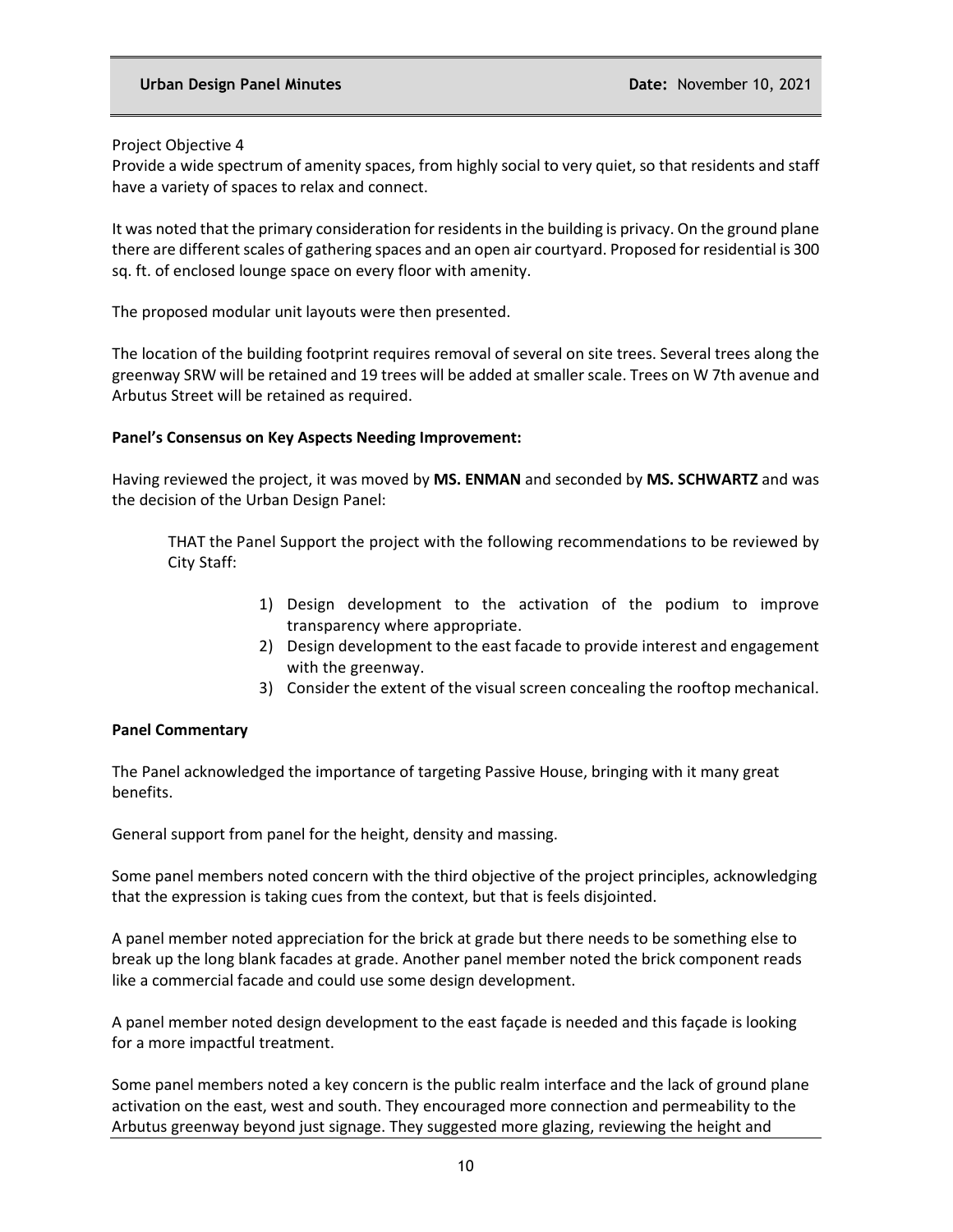proportions to maintain the privacy for residents, and using lighting and public art to celebrate the Arbutus Greenway.

A panel member encouraged opportunities to maintain more interface with the greenway by softening it up and make it more porous for more public interaction at grade.

One panel member noted that the neighbourhood fit has been considered, especially with respect to the massing to avoid shadowing the park on the north side.

Some panel members noted concern with shadowing on the St. Augustine School's yard.

A panel member supported the height and density but noted questions around the site with regards to usability and proximity to the school.

Panel noted design development to the tower expression, as the east and west sides are not unified. Panel noted articulation of the window placement, suggesting it may be a good opportunity to provide some colour.

A panel member noted the west and south tower façade cladding makes the tower feel taller than it is. The panel member suggested design development of the cladding and reducing its height to mitigate the perceived height of the tower.

A panel member noted appreciation of the judicious glazing for this project bringing solar access to the upper levels.

A panel member noted that the internal courtyard will be in shadow most of the time.

A panel member encouraged additional communal outdoor amenity spaces.

One Panel member noted it is a question of height vs. width but extending the width may result in losing the courtyard and that if there was a desire to reduce the perceived height, the visual screening on the rooftop could be lowered.

Applicant's Response: The applicant team thanked the panel for their comments.

| 3. Address:                | 855-865 W10th Ave.                                                                                                                                                                                                                                                                                                                                                                                                                                                                               |
|----------------------------|--------------------------------------------------------------------------------------------------------------------------------------------------------------------------------------------------------------------------------------------------------------------------------------------------------------------------------------------------------------------------------------------------------------------------------------------------------------------------------------------------|
| <b>Permit No.:</b>         | RZ-2021-00040                                                                                                                                                                                                                                                                                                                                                                                                                                                                                    |
| <b>Description:</b>        | To develop a 12-storey office building with commercial retail at<br>grade; all over four levels of underground parking including 82<br>underground parking spaces and 60 bicycle spaces. The floor space<br>ratio (FSR) is 6.12, and the floor area is 7,365.8 sq. m (79,287.7 sq.<br>ft.), including 6723 sq. m (72,366.1 sq. ft.) of office space. Maximum<br>building height is 44.8 m (146'10"). The application is being<br>considered under the Metro Core Jobs and Economy Land Use Plan. |
| Zoning:                    | $CD-1$                                                                                                                                                                                                                                                                                                                                                                                                                                                                                           |
| <b>Application Status:</b> | <b>Rezoning</b>                                                                                                                                                                                                                                                                                                                                                                                                                                                                                  |
| <b>Review:</b>             | <b>First</b>                                                                                                                                                                                                                                                                                                                                                                                                                                                                                     |
| Architect:                 | WT Leung Architects & Glotman Simpson                                                                                                                                                                                                                                                                                                                                                                                                                                                            |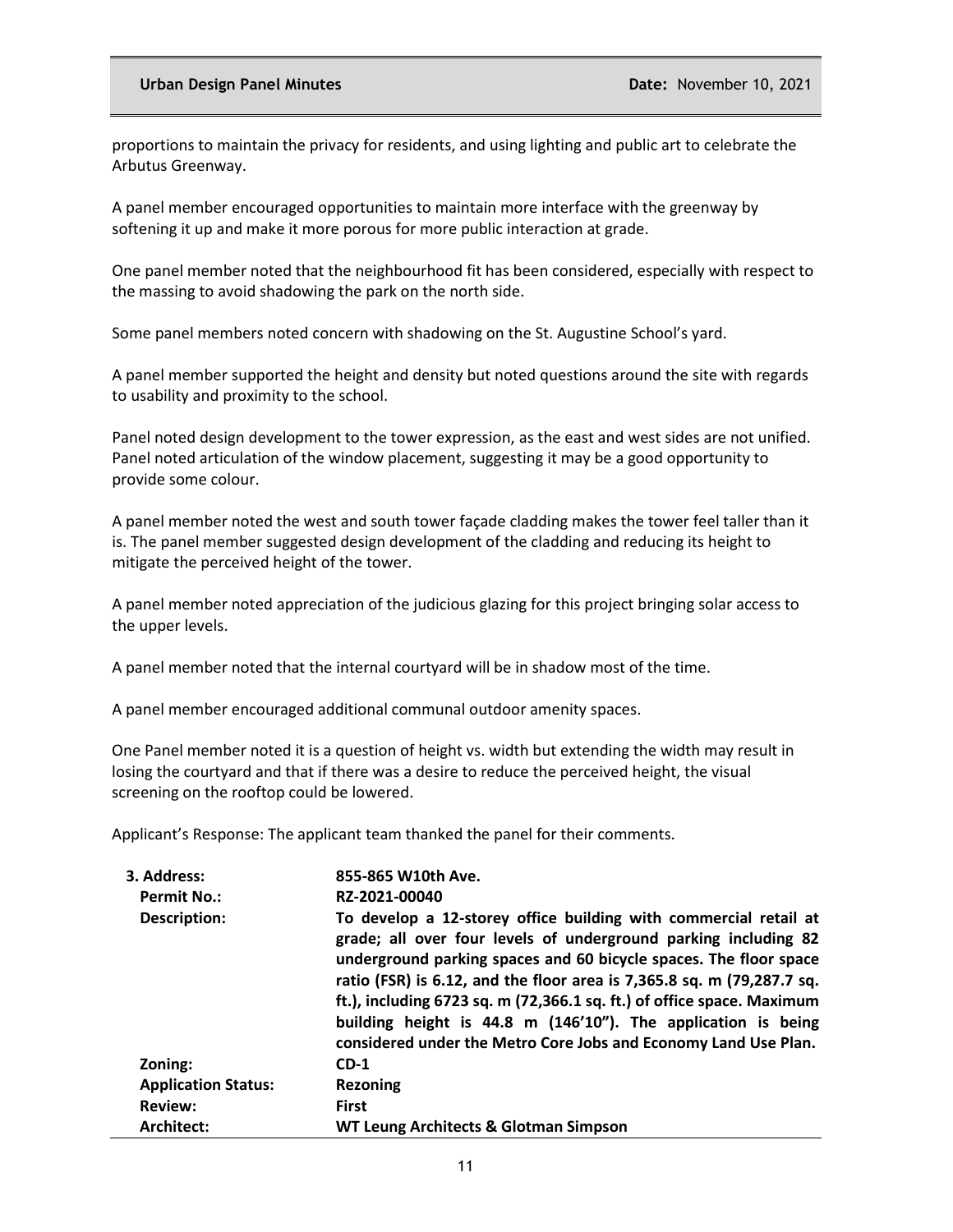**Delegation: WT Leung Architects Staff: Leifka Vissers and Carl Stanford**

### **EVALUATION: Support with recommendations (4/1)**

### **Planner's Introduction:**

Leifka Vissers, Rezoning Planner, began by noting this application proposes to rezone a site at 855- 865 West 10th Avenue from CD-1 (137) to a new CD-1 to construct a midrise office development at 12 stories high measuring approximately 47.6m/ 156 feet and with a density of 6.12 FSR or 7,114.3m2/ 76,580.0 sf. The current CD-1 137 allows for an FSR of 1.7 and a height of 10.7m or 35 feet. The site falls within the *Metro Core Jobs and Economy Land Use Plan,* the policy under which this application is being considered. And also the Central Area Plan: C-3A Central Broadway Goals and Land Use Policy (designated as "Uptown")

The site at ,162.7 m2/ 12,516.0 sq.ft area comprises two lots midblock on 10th Avenue with approximately 100 feet of frontage and 125 feet of depth. It is located mid-block on the north side of West 10<sup>th</sup> across the street from the Vancouver General Hospital and in close proximity to the future Oak-VVGH SkyTrain Station. The site is currently occupied by two, three-storey office buildings.

The site is currently zoned CD-1 (137) (i) which allows for medical office, dental office, and related laboratory facilities. The immediate surrounding area to the north are zoned C-3A and CD-1 for a variety of commercial uses. The surrounding properties to the south are zoned CD-1 (59) for the hospital and supportive medical and office facilities. There is one residential lot to the east of the side, zoned RM-3A for apartment use. Directly north of the site (across the 20' lane), is the "Uptown" area of the Broadway corridor (C-3A zoning), which is the city's defacto second downtown. The new building is designed to accommodate both medical and general office use.

The site is located in the heart of the VGH precinct on the north side of W. 10th Ave between Laurel St and Willow St. It is less than 200m from the future Oak-VGH Station of the new Broadway Subway Line that is now under construction. It is well-serviced by the existing public transportation infrastructure of buses along Oak and Broadway, the Canada-Line at Cambie, and a major east-west bike route along W.10th Ave for cyclists. It is in close proximity to the Vancouver General Hospital, shops, drug stores and cafes. It will also be across the street from a future skytrain station. Unique considerations include the nearby VGH and supporting facilities and required helicopter flight path. As with other applications that fall in or near the flight path, the applicant was required to provide a third-party consultant report, complete with commentary from VGH and the helicopter provider.

Generally new rezoning applications are not being considered in the Broadway Plan Study area while the Broadway Plan process is underway. This is in order to not negatively impact the Plan which is underway. However there are exceptions, where a recent application for rezoning advice has been received prior to this embargo, and the applicant has received a written response stating that a rezoning application would be considered (within the past three years), the application will be considered.

The 855 W 10th office proposal aligns with the Refined Directions for the Uptown area to intensify for job space as the heart of our second downtown, with additional height and density for commercial development, such as medical office, and the expansion of VGH Campus etc. Uptown is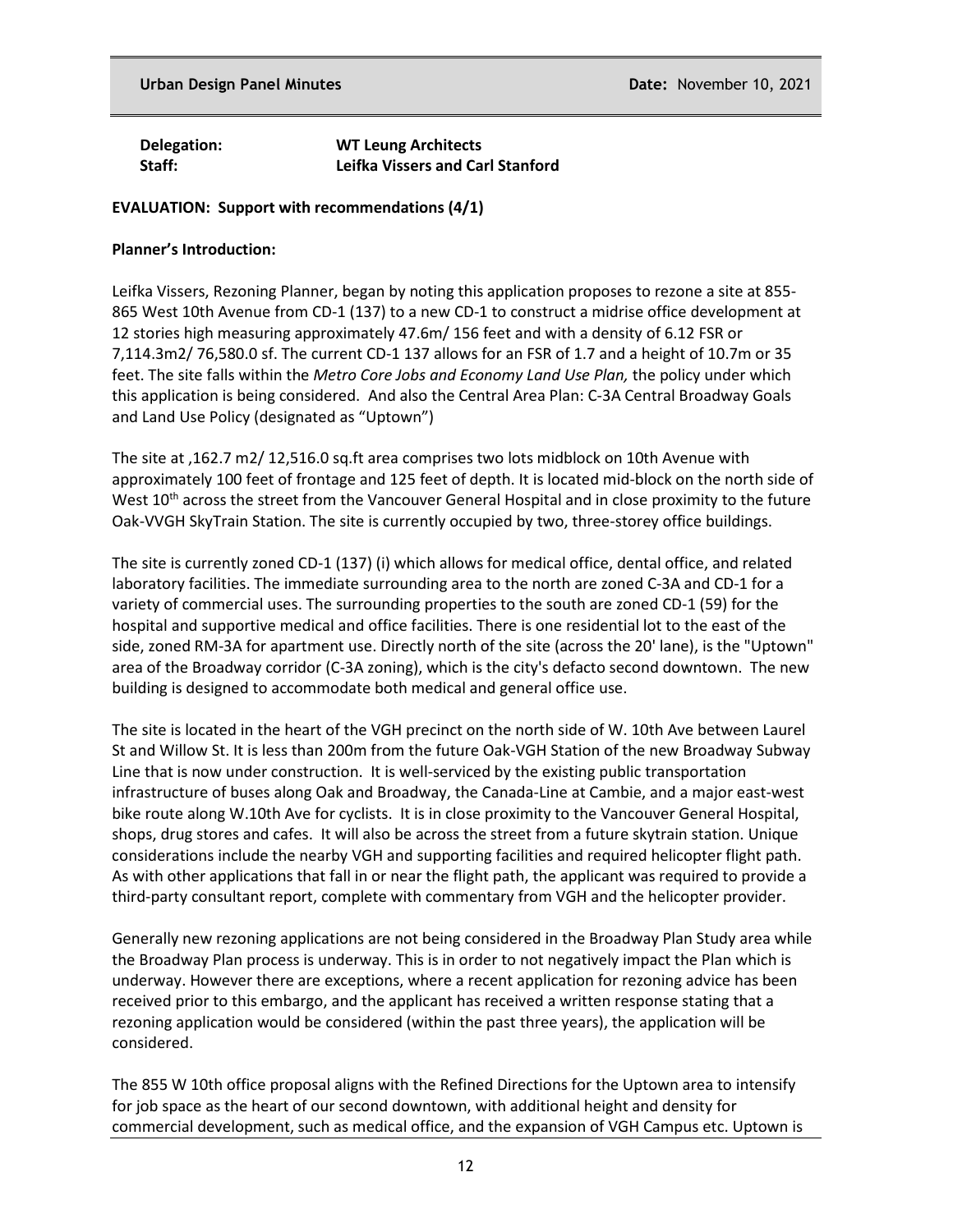highly constrained by various view cones/flight paths, so achievable heights and densities will vary throughout the area. For 855 W 10th the heights for the Uptown Office District would inform the heights for that site (6-20 storeys, depending on view cones, flight paths etc.). We are reviewing the view cones through Broadway Plan, with the goal of enabling additional height for job space close to rapid transit.

On a side note, for the draft plan the land use policy along W 10th will differentiate between the larger VGH CD-1, the other smaller CD-1s, RM-3, and the adjacent C-3A area.

In discussions with VGH the flight path will remain as is for the foreseeable future, likely decades. If the emergency department relocates in the future, the helipad may as well, allowing for additional height in that area. However that is all subject to future planning for the VGH campus lands, and no decisions/directions about that have been made at this time.

Development Planner, Carl Stanford then began discussing the form of development by noting the applicable form of development policy governing the site which included:

- CD-1 (137) District Schedule
- C-3A District Schedule, Fairview Slopes sub-area
- Central Broadway C-3A Urban Design Guidelines (1976, amended July 2004)
- Central Area Plan: Goals and Land Use Policy C-3A- Central Broadway (1991)
- *Metropolitan Core Jobs & Economy Land Use Plan (2007)*
- *Community Amenity Contributions - Through Rezoning (1999, last amendments 2013).*
- *Green Buildings Policy for Rezonings (2012)*
- *VGH Masterplan*

The CD-1 zoning requires a minimum 6m/ 20' front yard setback, a 1.5m/5ft side yard setback and a height of 6m/ 20'. The C-3A District Schedule allows for 3.0 FSR (102,687 sq. ft.) No height limit is specified in Fairview Slopes sub-area. The Central Broadway C-3A Urban Design Guidelines that building height maximums are to be 120 feet subject to urban design analysis. The C-3A guidelines C recommends new podium streetwall height to match existing building streetwall height. There is a view cone over the site (view cone 3.1) but it does not interact with the building.

As stated the proposed project is a 12-storey office building located opposite the Vancouver General Hospital to the south and needs to facilitate the flight path of the hospital in the consideration of its maximum height. To the north directly cross the lane at 888 W Broadway is a proposed long and short term stay hotel which has a large green amenity areas between the two branching towers. At grade there are three small commercial retail units off West  $8<sup>th</sup>$  Avenue with a 27' setback from the property line and large green planted area directly along the boulevard. The parkade and loading are accessed from the rear lane. A number of mechanical spaces are also located at grade to the rear. The main office entry is located at the centre of the frontage similar in design to the retail entries accessing a small lobby and the primary vertical circulation core. A large grassy area and a planter with a small tree is placed off the sidewalk with bicycle parking behind the planter. The soft cover is intended to provide rain infiltration for the large tree #101 located on the sidewalk.

The podium office floor plans at level 02 and 03 are subdivided into smaller units located off the central core corridor in an orthogonal plan. Level 3 repeats this layout with slight alterations of the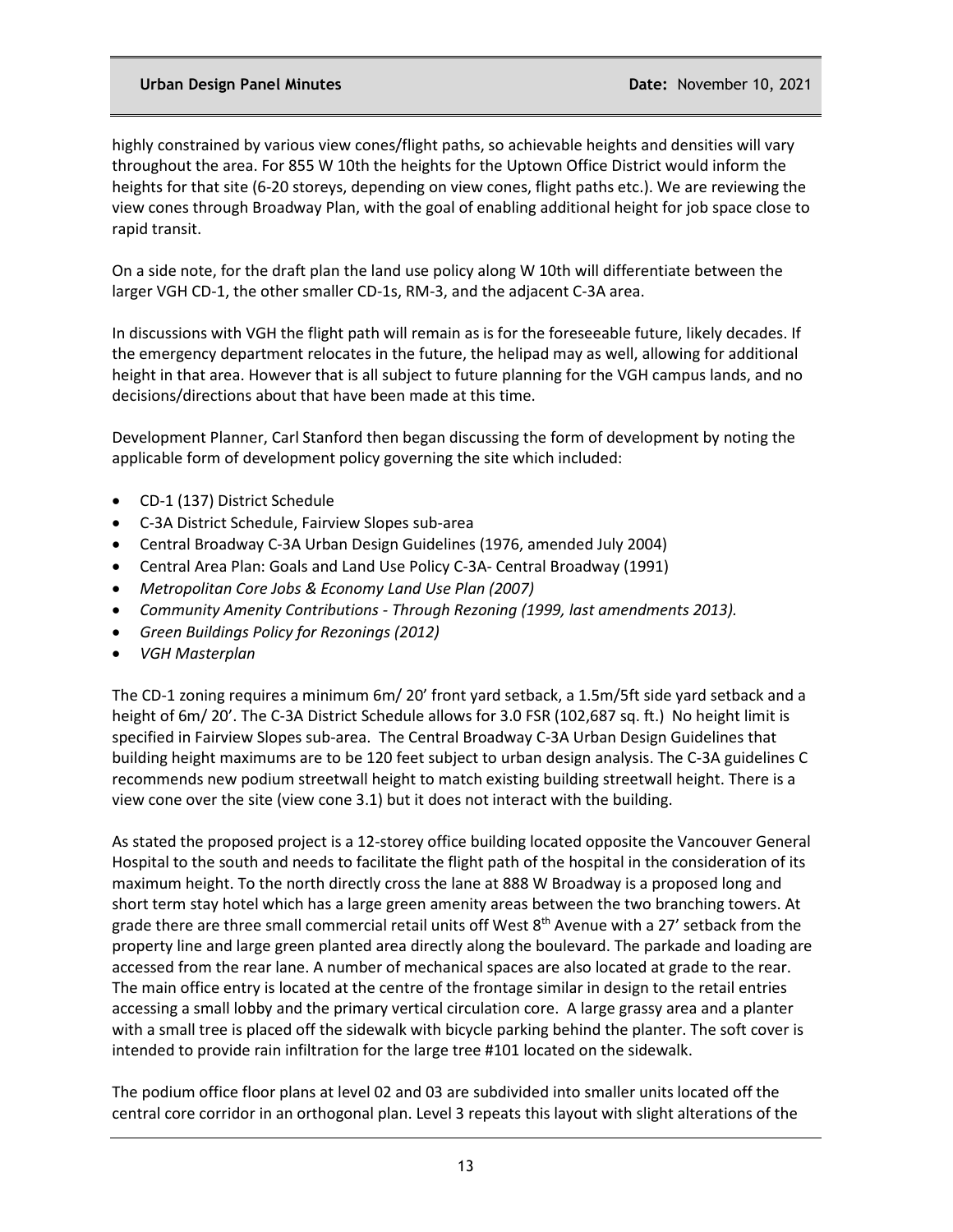subdivision. There is glazing throughout the floors on the east / west elevations as well as the north / south. The podium steps in at level 4 from a square plan to a slimmer rectangular form inset on both sides by approximately 15' whose pure geometry is largely unarticulated as it rises to level 11. The vertical circulation core projects slightly on the eastern edge and is solidly clad in contrast to the curtain wall glazing on either side. At level 12 the north edge steps back from the lane edge by 10' with a terrace for the office users that is looking towards 888 W Broadway. At roof level there is a simple overrun with mechanical access only.

The application is somewhat conceptual in detail. It does not indicate continuous glazed rain cover in the visualizations at grade and appears to utilize the overhang of the building to address inclement weather. The retail entries are shown as simple portal doors as part of a glazing system. The material treatment is not precisely defined in the drawings but appears to be a mix of solid grey metal cladding panels, spandrel panels and curtain wall glazing. The applicant will expand more on this area. The primary core is located on the western edge and appears to be clad in stone or metal cladding.

Just reviewing the context again and prior to examining shadow impact we can see Shadows studies on the March & June 21<sup>st</sup> Equinoxes reveal no major negative impacts on the adjoining neighbors to the east, west and south of the site however the amenity area to the north for the hotel long stay units will be impacted particularly at noon. The least sever impact is during June. It should be noted that the building to the north is a commercial hotel building however the long stay units in the east tower are considered quasi residential. The impact on their outdoor amenity space should be considered but not to the same severity as a pure residential amenity. The applicant should demonstrate that shaping of the building has made reasonable efforts to mitigate the impact on the amenity with some shaping and stepping in line with common best practice. In terms of sustainability the applicant aims to achieve LEED gold and will expand further on this topic in their presentation.

## **Advice from the Panel on this application is sought on the following topics:**

Does the Panel support the density, massing, and height, of the building with consideration of?

- a) Does the proposal demonstrate adequate treatment of factors including contextual fit, transition of form, and building orientation, in its architectural expression and articulation?
- b) Does the proposal provide sufficient shaping of its massing to adequately consider the functionality, and interface with the surrounding area?

Please comment on the impact on the public realm and success of the public realm interface with consideration of:

- a) Is the buildings shaping, placement and proximity ensuring satisfactory sun access to the adjacent amenity space for the proposed long stay units at 888 W Broadway across the lane?
- b) Does the proposal succeed in enhancing and effectively integrating with the ground plane, supporting its success as a pedestrian thoroughfare?
- c) Does the landscape at grade maximize the transparency, accessibility and activation of the retail units?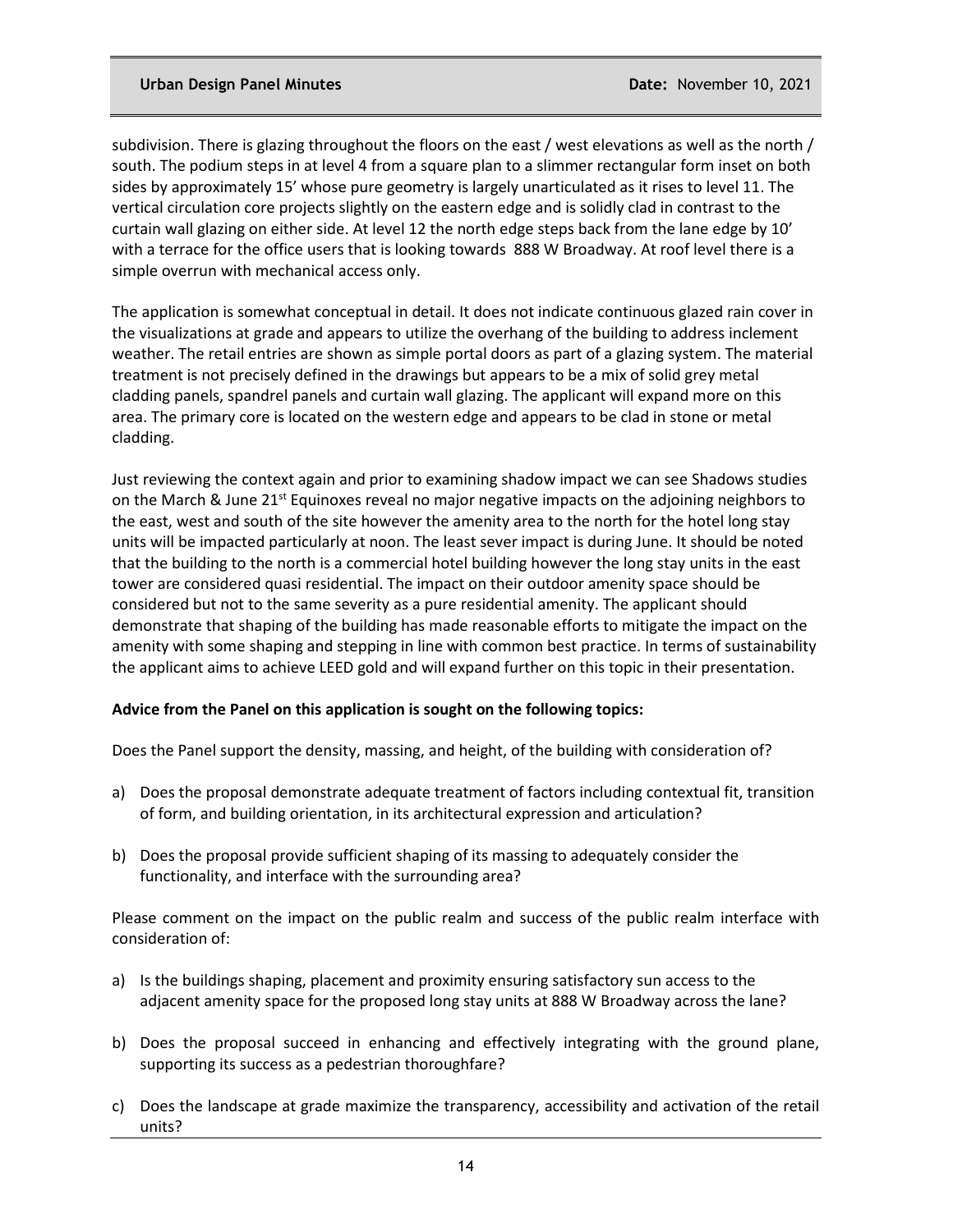# **Applicant's Introductory Comments:**

The applicant began by discussing neighbourhood context, and in particular the interaction with 888 W Broadway to the north. The applicant had discussions with their neighbor when designing the building so as to shape the form to minimize impact on the outdoor amenity used by the long stay hotel units to the north east. In addition the design rationale incorporated sculpting of the building for how it responds to the helicopter flight path. The applicant then presented the shadow diagrams when shadowing affects the outdoor amenity of 888 W Broadway and explaining their attempt to minimise it. They noted from 1pm onwards in summer on the June equinox when outdoor spaces are more heavily utilized the amenity is not as impacted as on the March and September equinox.

The building is set back approximately 20 ft. from W.  $10<sup>th</sup>$  Avenue which is a highly travelled pedestrian pathway with a bike lane. The proposal enhances the public realm on the north side of the street providing sunlight into the new front courtyard with outdoor seating and landscaping. The retail units that front onto the courtyard would be well suited for small retail uses such as coffee shops etc. The root zones of the elm tree in front of the site were mapped out and the parking garage sculpted accordingly to provide space to retain the tree. The applicant then reiterated for clarity the intended landscape strategies for this project.

The Building will achieve Leed Gold, is pursuing the step code, and the design will have open windows, bringing fresh air into the building. The structural design of the building has an efficient structure so it constitutes a lesser carbon imprint. They will also be examining the incorporating triple glazing for greater energy efficiency. With regard to the material treatment of the building, the proposal include curtain wall, spandrel panels and fiber cement Swiss pro panels on a 5 x 5 modular grid. The structure of the building is simplistic in form but the intents is that high quality detailing of the skin will enhance it.

## **Panel's Consensus on Key Aspects Needing Improvement:**

Having reviewed the project, it was moved by MS. LONG and seconded by MS. and was the decision of the Urban Design Panel:

THAT the Panel SUPPORTS the project with the following recommendations to be reviewed by City Staff:

- 1) Continue design development to the building articulation for improved shadowing mitigation and for further development of the podium and tower expression.
- 2) Consider incorporating a green roof.
- 3) Design development to the architectural expression at the ground plane to provide a clearer expression and character for the retail.

## **Panel Commentary**

There was general support from the panel on the height and density. The panel appreciated the concision of the applicant's presentation.